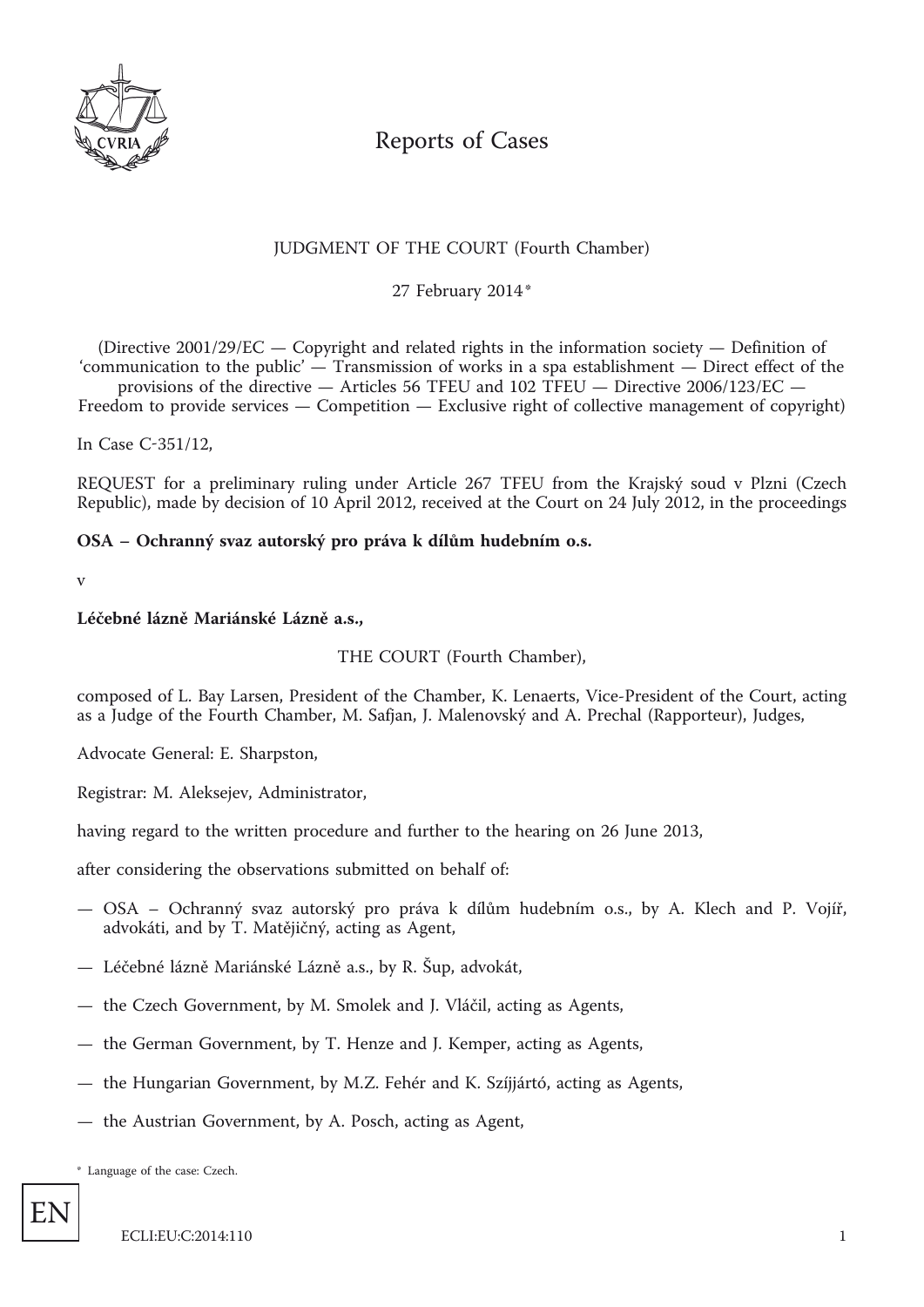- the Polish Government, by B. Majczyna, M. Drwięcki, D. Lutostańska and M. Szpunar, acting as Agents,
- the European Commission, by P. Ondrůšek, I.V. Rogalski and J. Samnadda, acting as Agents,

after hearing the Opinion of the Advocate General at the sitting on 14 November 2013,

gives the following

#### **Judgment**

- 1 This request for a preliminary ruling concerns the interpretation of Articles 3 and 5 of Directive 2001/29/EC of the European Parliament and of the Council of 22 May 2001 on the harmonisation of certain aspects of copyright and related rights in the information society (OJ 2001 L 167, p. 10), of Article 16 of Directive 2006/123/EC of the European Parliament and of the Council of 12 December 2006 on services in the internal market (OJ 2006 L 376, p. 36), and Articles 56 TFEU and 102 TFEU.
- 2 The request has been made in proceedings between OSA Ochranný svaz autorský pro práva k dílům hudebním o.s. ('OSA'), a musical works copyright collecting society, and Léčebné lázně Mariánské Lázně a.s. ('Léčebné lázně'), a company managing a non-State health establishment providing spa treatment services, concerning the payment of copyright licence fees for the making available of works transmitted by radio or television in its bedrooms.

#### **Legal context**

*European Union law*

3 Recital 23 in the preamble to Directive 2001/29 states:

'This Directive should harmonise further the author's right of communication to the public. This right should be understood in a broad sense covering all communication to the public not present at the place where the communication originates. This right should cover any such transmission or retransmission of a work to the public by wire or wireless means, including broadcasting. This right should not cover any other acts.'

4 Article 3 of Directive 2001/29, entitled 'Right of communication to the public of works and right of making available to the public other subject-matter', provides in paragraph 1:

'Member States shall provide authors with the exclusive right to authorise or prohibit any communication to the public of their works, by wire or wireless means, including the making available to the public of their works in such a way that members of the public may access them from a place and at a time individually chosen by them.'

5 Article 5 of Directive 2001/29, entitled 'Exceptions and limitations', provides:

 $\dddot{\ }$ ...

2. Member States may provide for exceptions or limitations to the reproduction right provided for in Article 2 [entitled "Reproduction right"] in the following cases:

...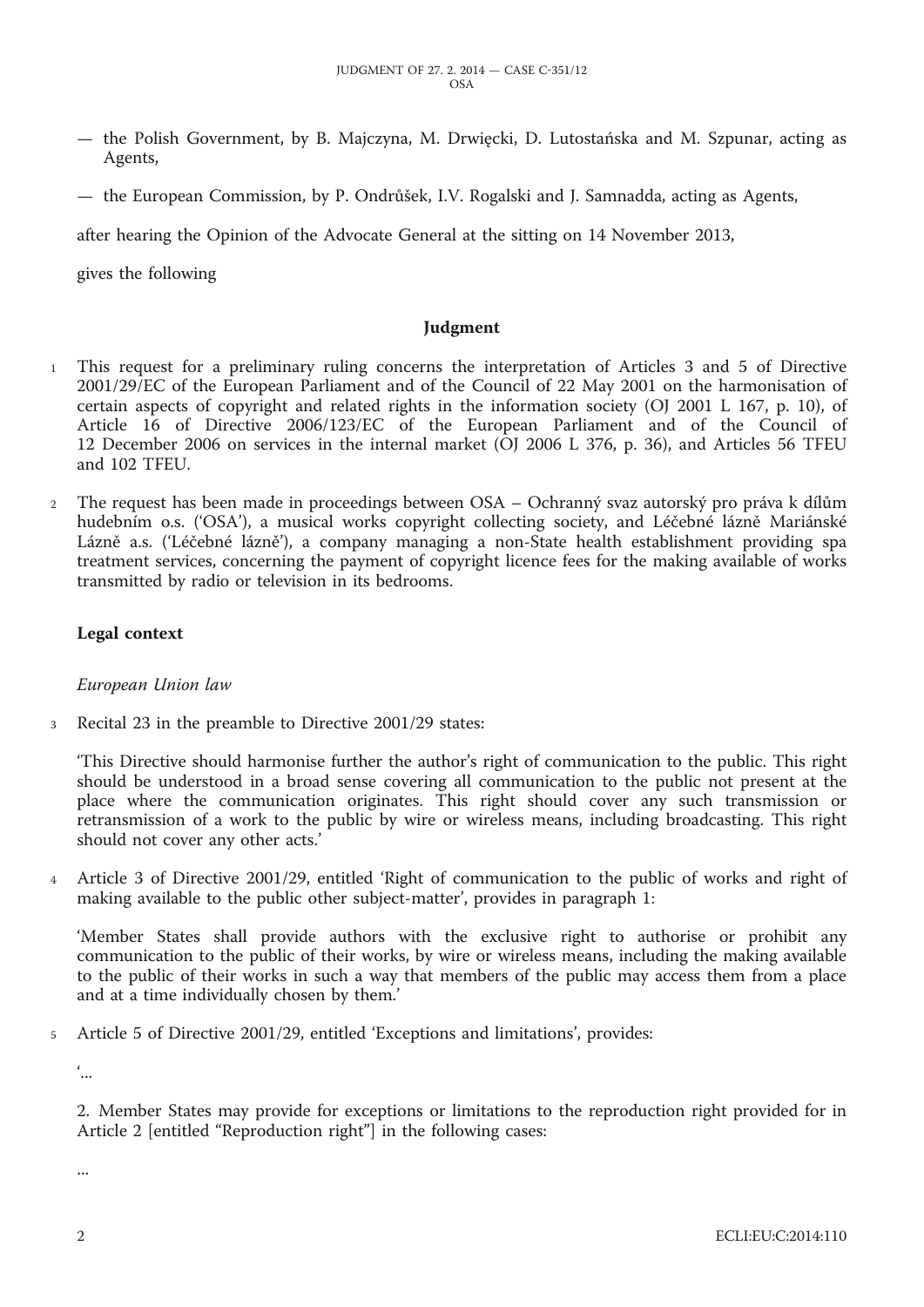(e) in respect of reproductions of broadcasts made by social institutions pursuing non-commercial purposes, such as hospitals or prisons, on condition that the rightholders receive fair compensation.

3. Member States may provide for exceptions or limitations to the rights provided for in Articles 2 and 3 in the following cases:

...

(b) uses, for the benefit of people with a disability, which are directly related to the disability and of a non-commercial nature, to the extent required by the specific disability;

...

5. The exceptions and limitations provided for in [paragraphs 2 and 3] shall only be applied in certain special cases which do not conflict with a normal exploitation of the work or other subject-matter and do not unreasonably prejudice the legitimate interests of the rightholder.'

Article 4 of Directive 2006/123, entitled 'Definitions', provides:

'For the purposes of this Directive, the following definitions shall apply:

(1) "service" means any self-employed economic activity, normally provided for remuneration, as referred to in Article [57 TFEU];

...'

7 Article 16 of Directive 2006/123, entitled 'Freedom to provide services', provides in paragraph 1:

'Member States shall respect the right of providers to provide services in a Member State other than that in which they are established.

.<br>...

8 Under Article 17 of Directive 2006/123, entitled 'Additional derogations from the freedom to provide services':

'Article 16 shall not apply to:

...

(11) copyright [and] neighbouring rights ...'.

*Czech law*

9 Under Paragraph 23 of Law No 121/2000 on Copyright ('the Copyright Law'), as in force during the period in question, the radio or television broadcasting of a work means making a work transmitted by radio or television available by means of devices technically suitable for receiving a radio or television transmission. However, it does not include making a work available to patients when providing health care to them in establishments which provide such services.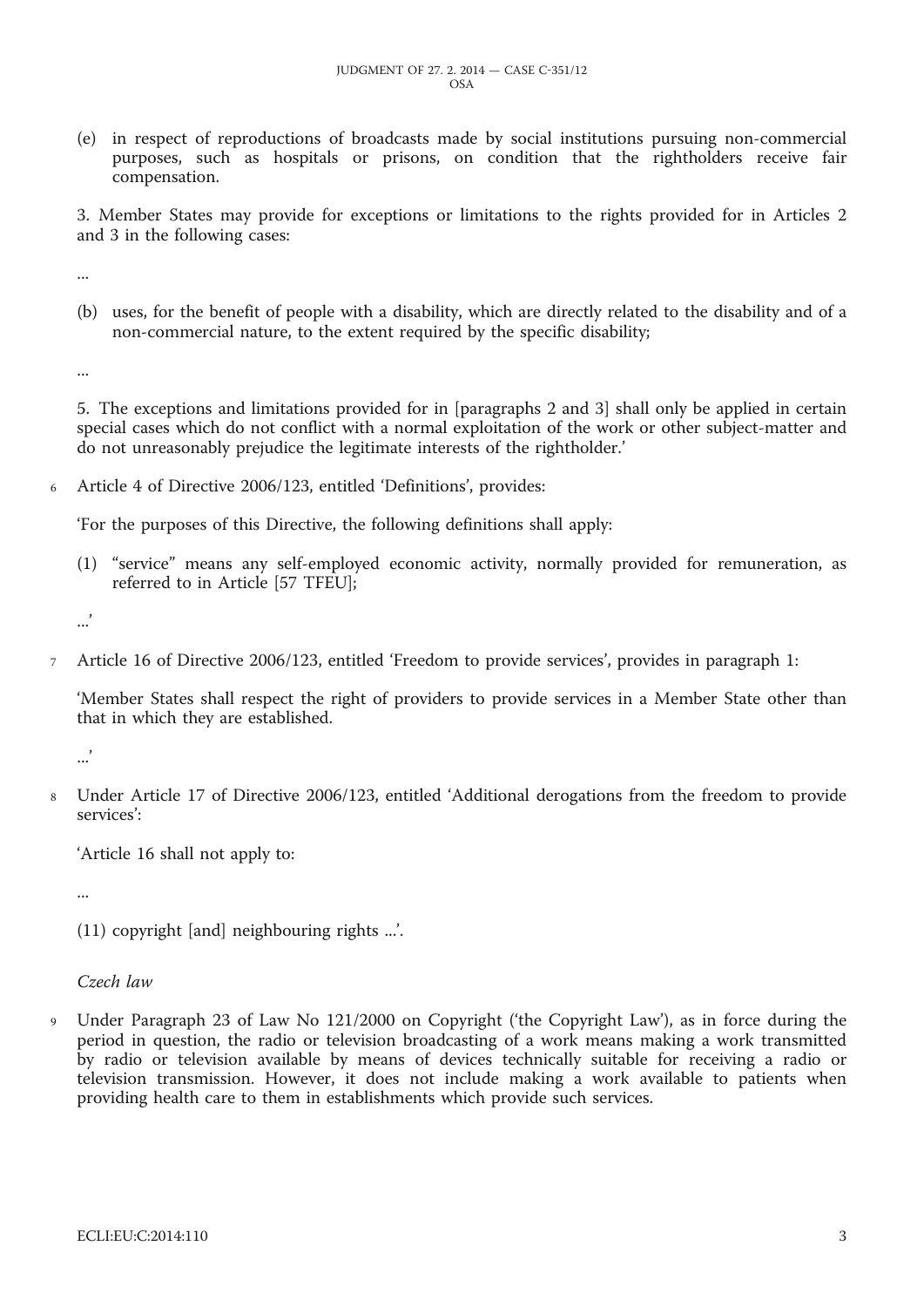10 Article 98 of the Copyright Law makes the collective management of copyright subject to the grant of an authorisation. Under paragraph 6(c) of that article, the relevant ministry may grant such an authorisation only if no other person already has such an authorisation for the exercise of the same right in relation to the same subject-matter and, in so far as a work is concerned, for the exercise of the same right in relation to the same kind of work.

#### **The dispute in the main proceedings and the questions referred for a preliminary ruling**

- 11 OSA claims from Léčebné lázně the payment of 546 995 Czech crowns (CZK), together with late-payment interest, for having installed radio and television sets in the bedrooms of its spa establishments during the period in question (1 May 2008 to 31 December 2009), through which it made works managed by OSA available to its patients, without entering into a licence agreement with OSA. According to OSA, Article 23 of the Copyright law, in so far as it provides for an exemption from the payment of copyright fees for health care establishments when providing health care, is contrary to Directive 2001/29.
- 12 Léčebné lázně maintains that it is covered by the exception referred to in Article 23 of the Copyright law and contests the assertion that the provision in question is contrary to Directive 2001/29. It adds that if, however, it were found that the provision in question is indeed contrary to Directive 2001/29, that directive cannot be invoked in a dispute between individuals.
- 13 Furthermore, Léčebné lázně claims that OSA is abusing its monopoly position in the market, since the amount of the fees set out in its fee scales is disproportionately high in comparison with the fees demanded by the copyright collecting societies ('the collecting societies') in neighbouring countries for the same kind of use of copyright-protected works, which undermines its position in the market and its ability to compete with spa establishments in neighbouring countries. The clientele of its spa establishment is international, and foreign radio and television signals are received there. It claims that its freedom to provide services is restricted and that it would be in its interest to conclude a licence agreement with a collecting society which demands lower copyright fees established in another Member State.
- 14 In those circumstances, the Krajský soud v Plzni (Plzeň Regional Court) decided to stay proceedings and refer the following questions to the Court for a preliminary ruling:
	- '1. Must Directive 2001/29 … be interpreted as meaning that an exception disallowing remuneration to authors for the communication of their work by television or radio transmission by means of television or radio receivers to patients in rooms in a spa establishment which is a business is contrary to Articles 3 and 5 [and, in particular] Article  $5(2)(e)$ ,  $(3)(b)$  and  $(5)$ ?
	- 2. Is the content of those provisions of the directive concerning the above use of a work unconditional enough and sufficiently precise for … collecting societies to be able to rely on them before the national courts in a dispute between individuals, if the [Member] State has not transposed the directive correctly in national law?
	- 3. Must Article 56 [TFEU] et seq. and Article 102 [TFEU] (or as the case may be Article 16 of Directive 2006/123 …) be interpreted as precluding the application of rules of national law which reserve the exercise of collective management of copyright in the territory of the [Member] State to only a single (monopoly) … collecting society and thereby do not allow recipients of services a free choice of a collecting society from another [Member] State of the European Union?'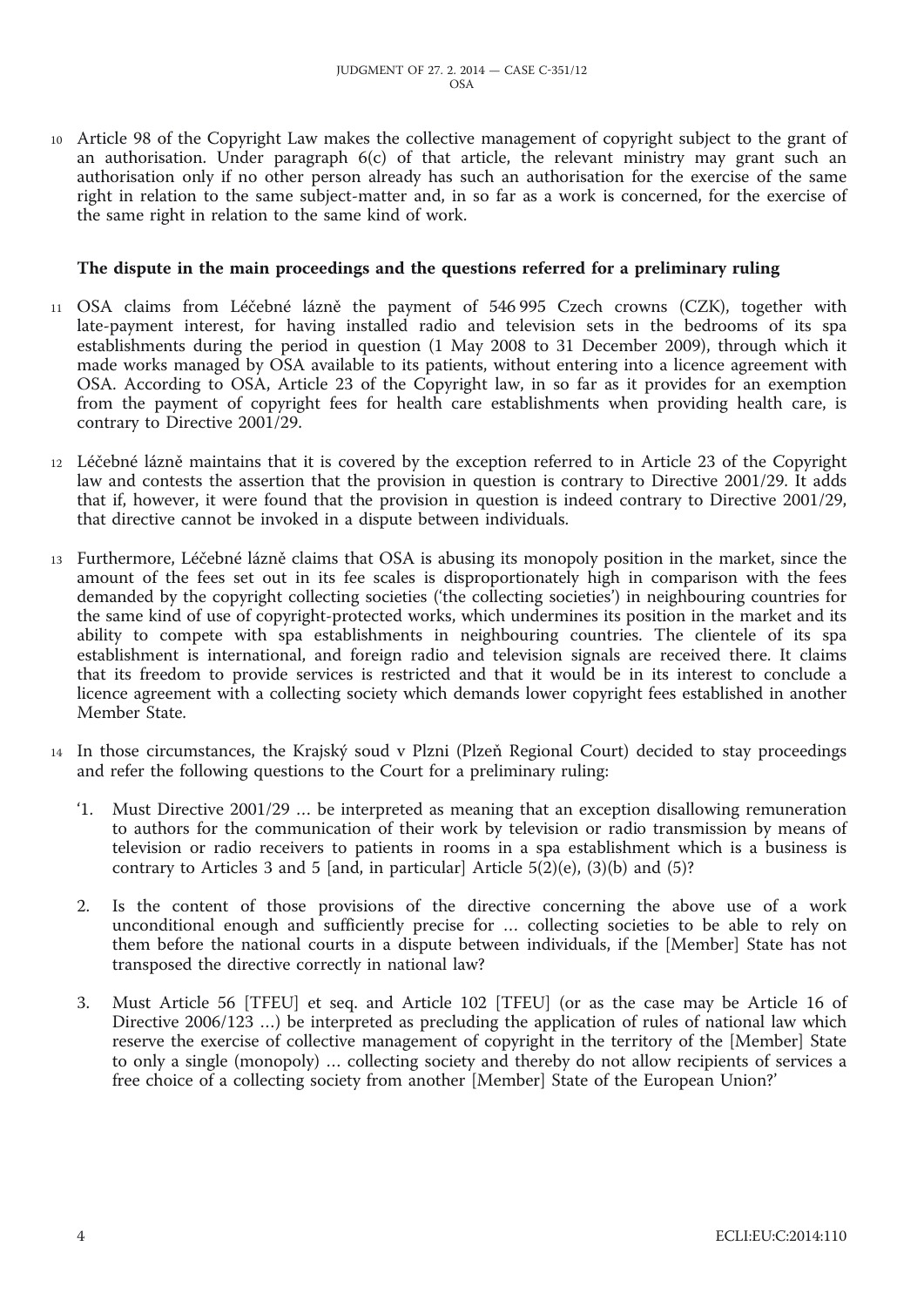#### **The reopening of the oral procedure**

- 15 By document lodged at the Court Registry on 16 December 2013, Léčebné lázně asked the Court to take 'measures of organisation of procedure and inquiry', including the production of a judgment of 14 May 2013 of the Městský soud v Praze (Prague Municipal Court), which was annexed to that document. By that document, Léčebné lázně also requested the reopening of the oral procedure. The reasons given for that request were the fact that the judgment in question is linked to the third question raised by the referring court and the fact that, according to Léčebné lázně, points 28 and 29 of the Opinion of the Advocate General contain erroneous statements.
- 16 Having regard to its content, that request must be regarded, at the current stage of the proceedings, as a request for the reopening of the oral procedure within the meaning of Article 83 of the Rules of Procedure of the Court.
- 17 Under that provision, the Court may at any time, after hearing the Advocate General, order the reopening of the oral part of the procedure, in particular if it considers that it lacks sufficient information or where a party has, after the close of that part of the procedure, submitted a new fact which is of such a nature as to be a decisive factor for the decision of the Court, or where the case must be decided on the basis of an argument which has not been debated between the parties or the interested persons referred to in Article 23 of the Statute of the Court of Justice of the European Union.
- 18 In that respect, first of all, it must be pointed out that the referring court's first question, to which points 28 and 29 of the Advocate General's Opinion relate, has been debated at length before the Court by the interested parties. In those circumstances, the Court is of the view that it has all the information necessary to enable it to answer that question.
- 19 Furthermore, the judgment delivered by the Městský soud v Praze cannot be considered as a new fact which is of such a nature as to be a decisive factor for the answer to be given by the Court to the referring court's third question.
- 20 Lastly, it is not claimed that the present case must be decided on the basis of an argument which has not been debated before the Court.
- 21 Accordingly, the Court, after hearing the Advocate General, considers it appropriate to reject the request to reopen the oral procedure.

#### **Consideration of the questions referred**

#### *The first question*

- 22 By its first question, the referring court asks, in essence, whether Article 3(1) of Directive 2001/29 must be interpreted as precluding national legislation which excludes the right of authors to authorise or prohibit the communication of their works, by a spa establishment which is a business, through the intentional distribution of a signal by means of television or radio sets in the bedrooms of the establishment's patients. In addition, it raises the issue whether Article 5(2)(e), (3)(b) and (5) of that directive is such as to affect the interpretation of Article 3(1) in such a context.
- 23 In that respect, it must be noted that the principal objective of Directive 2001/29 is to establish a high level of protection of authors, allowing them to obtain an appropriate reward for the use of their works, including on the occasion of communication to the public. It follows that the concept of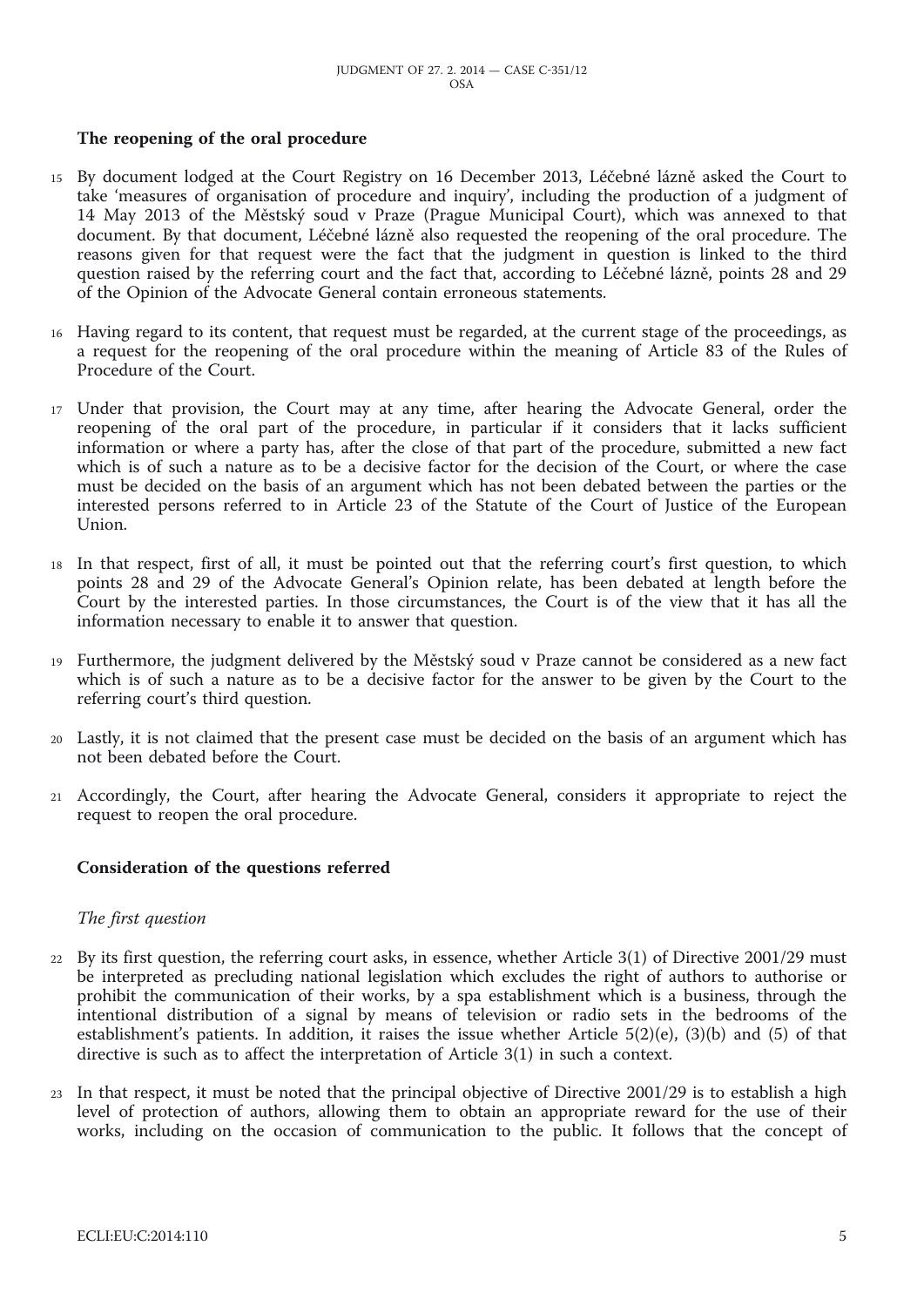'communication to the public' in Article 3(1) of that directive must be interpreted broadly, as recital 23 in the preamble to the directive indeed expressly states (Case C-607/11 *ITV Broadcasting and Others* [2013] ECR, paragraph 20 and the case-law cited).

- 24 As OSA, the Czech government and the European Commission rightly point out, there is an act of 'communication to the public', within the meaning of Article 3(1) of Directive 2001/29, when the operator of a spa establishment, such as that at issue in the main proceedings, gives its patients access to the broadcast works via television or radio sets by distributing in the patients' rooms the signal carrying the protected works.
- 25 First of all, the concept of 'communication' must be construed as referring to any transmission of the protected works, irrespective of the technical means or process used (Joined Cases C-403/08 and C-429/08 *Football Association Premier League and Others* [2011] ECR I-9083, paragraph 193).
- 26 Therefore, the operator of a spa establishment carries out a communication when it deliberately transmits protected works, by intentionally distributing a signal through television or radio sets, in the rooms of the patients of that establishment (see, to that effect, *Football Association Premier League and Others*, paragraph 196, and Case C-162/10 *Phonographic Performance (Ireland)* [2012] ECR, paragraph 40).
- 27 Furthermore, it must be noted that the term 'public' in Article 3(1) of Directive 2001/29 refers to an indeterminate number of potential recipients and implies, moreover, a fairly large number of persons (*ITV Broadcasting and Others*, paragraph 32).
- 28 As regards that last criterion specifically, the cumulative effect of making the works available to potential recipients should be taken into account. It is in particular relevant in that respect to ascertain the number of persons who have access to the same work at the same time and successively (Case C-306/05 *SGAE* [2006] ECR I-11519, paragraph 39, and *ITV Broadcasting and Others*, paragraph 33).
- 29 As the Advocate General noted in point 28 of her Opinion, a spa establishment is likely to accommodate, both at the same time and successively, an indeterminate but fairly large number of people who can receive broadcasts in their rooms.
- 30 Contrary to what is claimed by Léčebné lázně, the mere fact that the patients of a spa establishment generally stay for a longer period than the guests of a hotel does not invalidate that finding, since the making available of the works to such patients is likely, as a result of its cumulative effects, to concern a fairly large number of people.
- 31 It must also be pointed out that, in order for there to be a 'communication to the public' within the meaning of Article 3(1) of Directive 2001/29, it is also necessary for the work broadcast to be transmitted to a new public, that is to say, to a public which was not taken into account by the authors of the protected works when they authorised their use by the communication to the original public (*Football Association Premier League and Others*, paragraph 197 and the case-law cited).
- 32 Like the guests of a hotel, the patients of a spa establishment constitute such a new public. The spa establishment is the organisation which intervenes, in full knowledge of the consequences of its action, to give access to the protected work to its patients. In the absence of that intervention, its patients would not, in principle, be able to enjoy the broadcast work (see, to that effect, *SGAE*, paragraphs 41 and 42).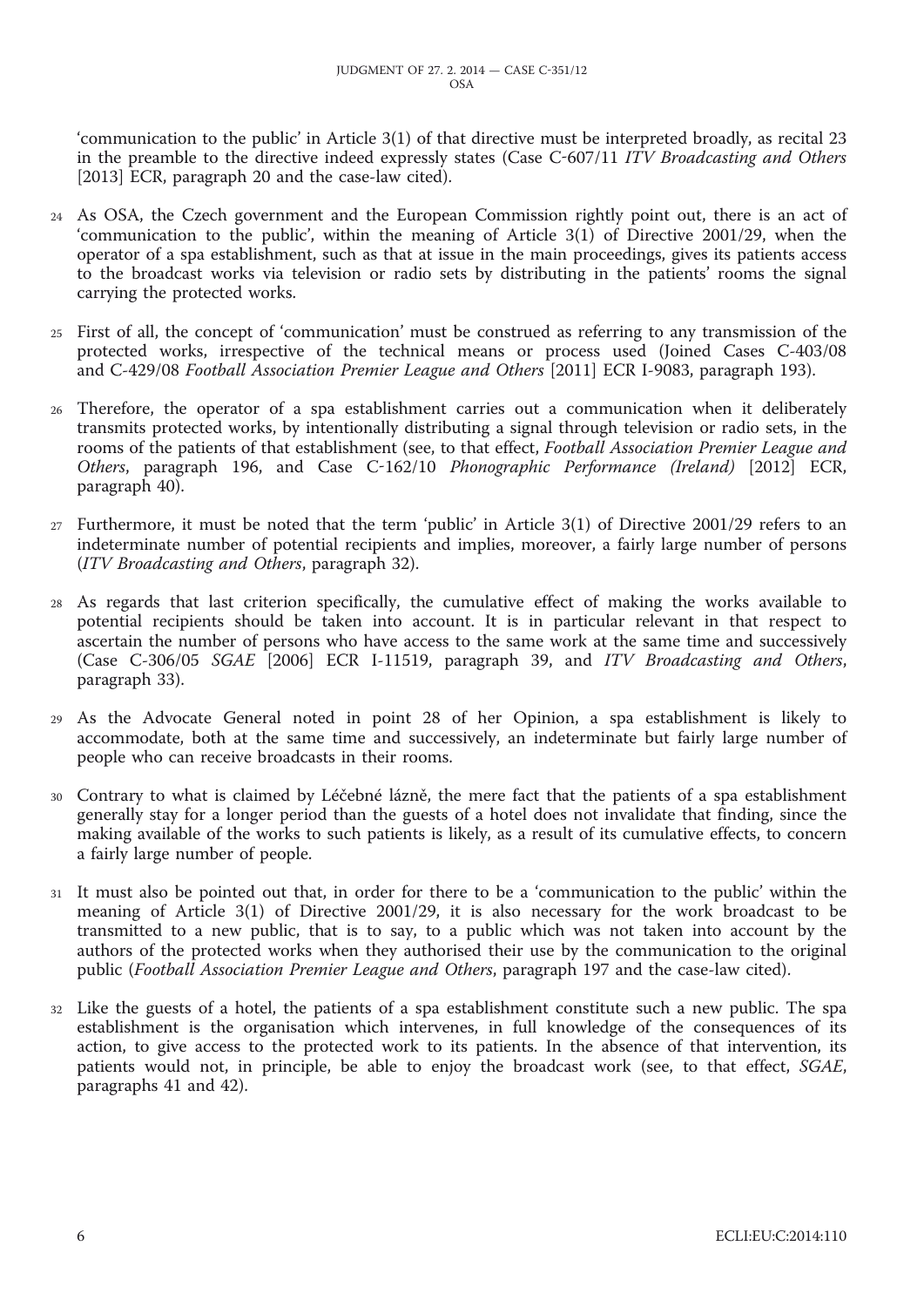- 33 It follows that communication by a spa establishment, such as that at issue in the main proceedings, of protected works through the intentional distribution of a signal by means of television or radio sets in the bedrooms of its patients constitutes a 'communication to the public' within the meaning of Article 3(1) of Directive 2001/29.
- 34 That interpretation is not invalidated by Léčebné lázně's argument that an act of communication such as that at issue in the main proceedings has the same characteristics as a communication of protected works by a dentist at his dental practice, in respect of which the Court held, in Case C-135/10 *SCF* [2012] ECR, that it did not constitute a 'communication to the public' within the meaning of Article 3(1) of Directive 2001/29.
- 35 In that respect, it suffices to note that the principles developed in *SCF* are not relevant in the present case, since *SCF* does not concern the copyright referred to in Article 3(1) of Directive 2001/29, but rather the right to remuneration of performers and producers of phonograms provided for in Article 8(2) of Council Directive 92/100/EEC of 19 November 1992 on rental right and lending right and on certain rights related to copyright in the field of intellectual property (OJ 1992 L 346, p. 61).
- 36 Since a communication of protected rights such as that at issue in the main proceedings constitutes a 'communication to the public', within the meaning of Article 3(1) of Directive 2001/29, it is clear from the wording of that provision that the national legislation must provide authors with the exclusive right to authorise or prohibit such communication, unless that communication is covered by an exception or a limitation provided for in Directive 2001/29.
- $37$  In that respect, it is necessary, in particular, to examine whether Article  $5(2)(e)$ ,  $(3)(b)$ , and  $(5)$  of that directive, to which the referring court expressly refers, may form the basis of such an exception or limitation.
- 38 First, Article 5(2)(e) of Directive 2001/29, as can be seen from its wording, only forms the basis for an exception or limitation to the reproduction right, provided for in Article 2 of that directive. It cannot therefore form the basis for an exception or limitation to the exclusive right to authorise or prohibit any communication to the public of their works, provided for in Article 3(1) of that directive.
- 39 Secondly, Article 5(3)(b) of Directive 2001/29 provides that Member States may provide for exceptions or limitations to the rights provided for in Article 3 in respect of uses, for the benefit of people with a disability, which are directly related to the disability and are of a non-commercial nature, to the extent required by the specific disability. There is nothing in the documents before the Court to indicate that all the conditions laid down in Article 5(3)(b) are met in a case such as that in the main proceedings.
- 40 Lastly, Article 5(5) of Directive 2001/29 does not provide for exceptions or limitations that the Member States may establish in respect of the rights referred to, in particular, in Article 3(1) of that directive but merely states the scope of the exceptions and limitations provided for in the paragraphs preceding Article 5(5).
- 41 In view of the foregoing, the answer to the first question is that Article 3(1) of Directive 2001/29 must be interpreted as precluding national legislation which excludes the right of authors to authorise or prohibit the communication of their works, by a spa establishment which is a business, through the intentional distribution of a signal by means of television or radio sets in the bedrooms of the establishment's patients. Article  $5(2)(e)$ ,  $(3)(b)$  and  $(5)$  of that directive is not such as to affect that interpretation.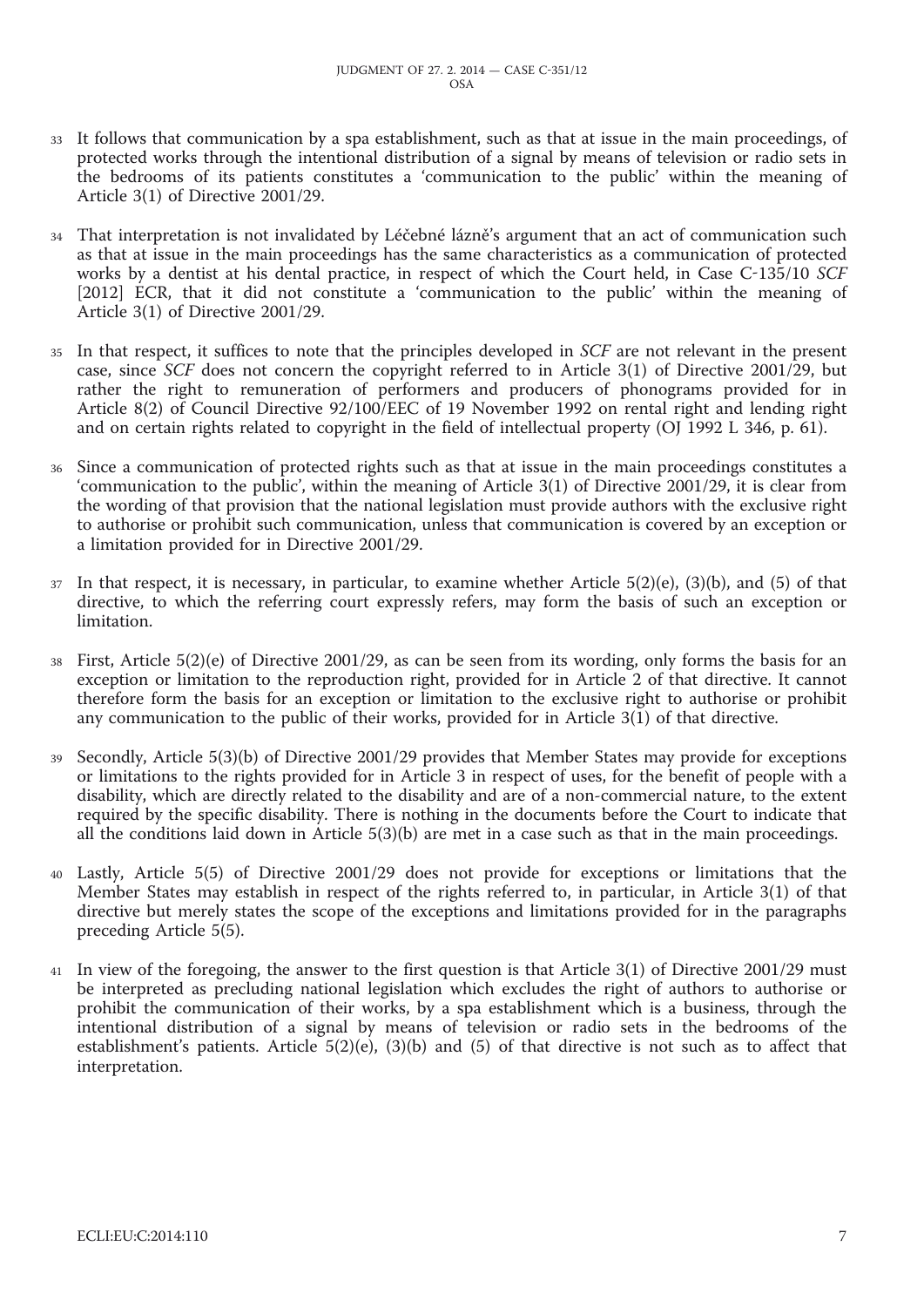### *The second question*

- 42 By its second question, the referring court asks, in essence, whether Article 3(1) of Directive 2001/29 must be interpreted as meaning that it can be relied on by a collecting society in a dispute between individuals for the purpose of setting aside national legislation which is contrary to that provision.
- 43 In that respect, it must be recalled that, according to settled case-law, even a clear, precise and unconditional provision of a directive seeking to confer rights or impose obligations on individuals cannot of itself apply in proceedings exclusively between private parties (Case C-176/12 *Association de médiation sociale* [2014] ECR, paragraph 36 and the case-law cited).
- 44 However, the Court has held that a national court, when hearing a case between individuals, is required, when applying the provisions of domestic law, to consider the whole body of rules of national law and to interpret them, so far as possible, in the light of the wording and purpose of the directive in order to achieve an outcome consistent with the objective pursued by the directive (see, to that effect, *Association de médiation sociale*, paragraph 38 and the case-law cited).
- 45 Nevertheless, the Court has stated that this principle of interpreting national law in conformity with European Union law has certain limits. Thus the obligation on a national court to refer to the content of a directive when interpreting and applying the relevant rules of domestic law is limited by general principles of law and it cannot serve as the basis for an interpretation of national law *contra legem* (*Association de médiation sociale*, paragraph 39 and the case-law cited).
- 46 In addition, since, in the context of the reasons stated for the second question, the referring court raises an issue concerning the real nature of a collecting society such as OSA, referring to Case C-188/89 *Foster and Others* [1990] ECR I-3313, it must be added that such a collecting society would still not be able to rely on Article 3(1) of Directive 2001/29 in order to set aside national legislation contrary to that provision if it were to be regarded as an emanation of the State.
- 47 If that were the case, the situation, in circumstance such as those in the main proceedings, would not be that of an individual invoking the direct effect of a provision of a directive against a Member State, but rather the reverse. It is settled case-law that a directive cannot of itself impose obligations on an individual and cannot therefore be relied on as such against an individual (Case C-282/10 *Dominguez* [2012] ECR, paragraph 37 and the case-law cited).
- 48 In view of the foregoing, the answer to the second question is that Article 3(1) of Directive 2001/29 must be interpreted as meaning that it cannot be relied on by a collecting society in a dispute between individuals for the purpose of setting aside national legislation contrary to that provision. However, the national court hearing such a case is required to interpret that legislation, so far as possible, in the light of the wording and purpose of the directive in order to achieve an outcome consistent with the objective pursued by the directive.

#### *The third question*

#### Admissibility

49 OSA and the Czech and Austrian governments query the admissibility of the third question. There is no indication in the order for reference that Léčebné lázně sought to contract with a collecting society established in another Member State. Likewise, in their view, the answer to the third question is irrelevant to the resolution of the dispute in the main proceedings. Whatever the answer, it cannot exempt Léčebné lázně from its obligation to pay OSA the fees in question.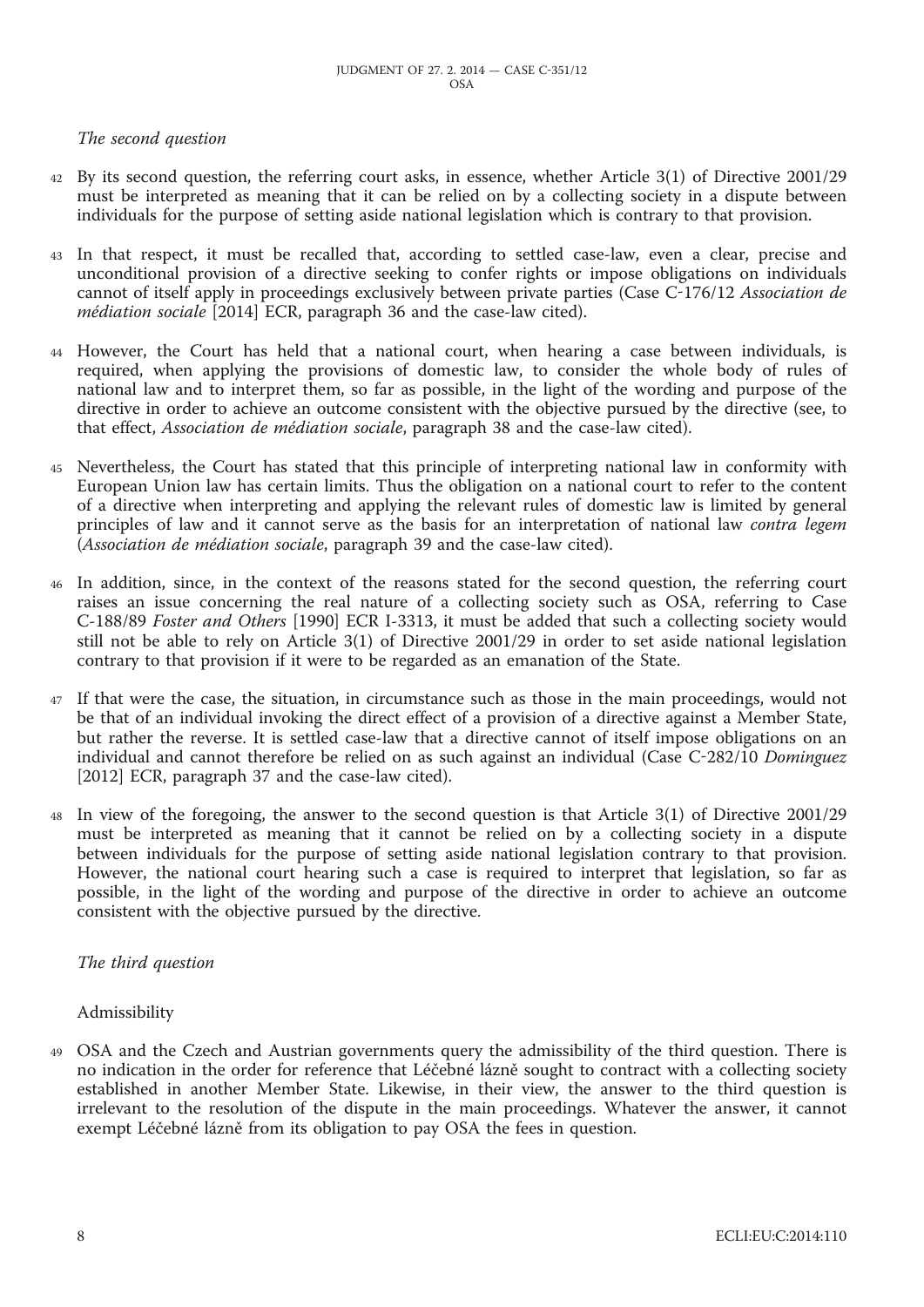- 50 In that respect, it must be noted that a reference for a preliminary ruling made by a national court may be declared inadmissible only where it is quite obvious that the interpretation of European Union law that is sought is unrelated to the actual facts of the main action or its purpose, where the problem is hypothetical, or where the Court does not have before it the factual or legal material necessary to give a useful answer to the questions submitted to it (see, inter alia, Case C-500/10 *Belvedere Costruzioni* [2012] ECR, paragraph 16 and the case-law cited).
- 51 It is clear from the order for reference that Léčebné lázně relies on the provisions referred to in the referring court's third question in support of its claim that the fees demanded by OSA are disproportionately high in comparison with the fees demanded by collecting societies in neighbouring Member States.
- 52 In those circumstances, it is not obvious that the interpretation sought is unrelated to the actual facts of the main action or its purpose, or that the problem is hypothetical.
- 53 Accordingly, the third question is admissible.

Substance

- 54 By its third question, the referring court asks, in essence, whether Article 16 of Directive 2006/123 and Articles 56 TFEU and/or 102 TFEU must be interpreted as precluding national legislation, such as that at issue in the main proceedings, which reserves the exercise of collective management of copyright in respect of certain protected works in the territory of the Member State concerned to a single collecting society and thereby prevents users of such works, such as the spa establishment in the main proceedings, from benefiting from the services provided by another collecting society established in another Member State.
- 55 OSA disputes that the legislation in question prevents a user of the protected works, such as the spa establishment at issue in the main proceedings, from benefiting from the services provided by a collecting society established in another Member State.
- 56 However, it is not for the Court to make a ruling in that respect. Questions on the interpretation of EU law referred by a national court in the factual and legislative context which that court is responsible for defining, and the accuracy of which is not a matter for the Court to determine, enjoy a presumption of relevance (see, in particular, Joined Cases C-188/10 and C-189/10 *Melki and Abdeli* [2010] ECR I-5667, paragraph 27 and the case-law cited).
	- Preliminary observations
- 57 Since both Article 16 of Directive 2006/123 and Article 56 TFEU et seq. concern the freedom to provide services, it must be examined whether a collecting society, such as OSA, may be regarded as providing a service to a user of protected works, such as the spa establishment at issue in the main proceedings. OSA and the governments which submitted observations to the Court are of the view that it cannot.
- 58 In that respect, it must be noted that, as can be seen from Article 4(1) of Directive 2006/123, the concept of 'service' referred to in that directive is the same as that referred to in Article 57 TFEU.
- 59 The activities of collecting societies are subject to the provisions of Article 56 TFEU et seq. relating to the freedom to provide services (see, to that effect, Case 22/79 *Greenwich Film Production* [1979] ECR 3275, paragraph 12, Case 7/82 *GVL* v *Commission* [1983] ECR 483, paragraph 38; and Joined Cases C-92/92 and C-326/92 *Phil Collins and Others* [1993] ECR I-5145, paragraph 24).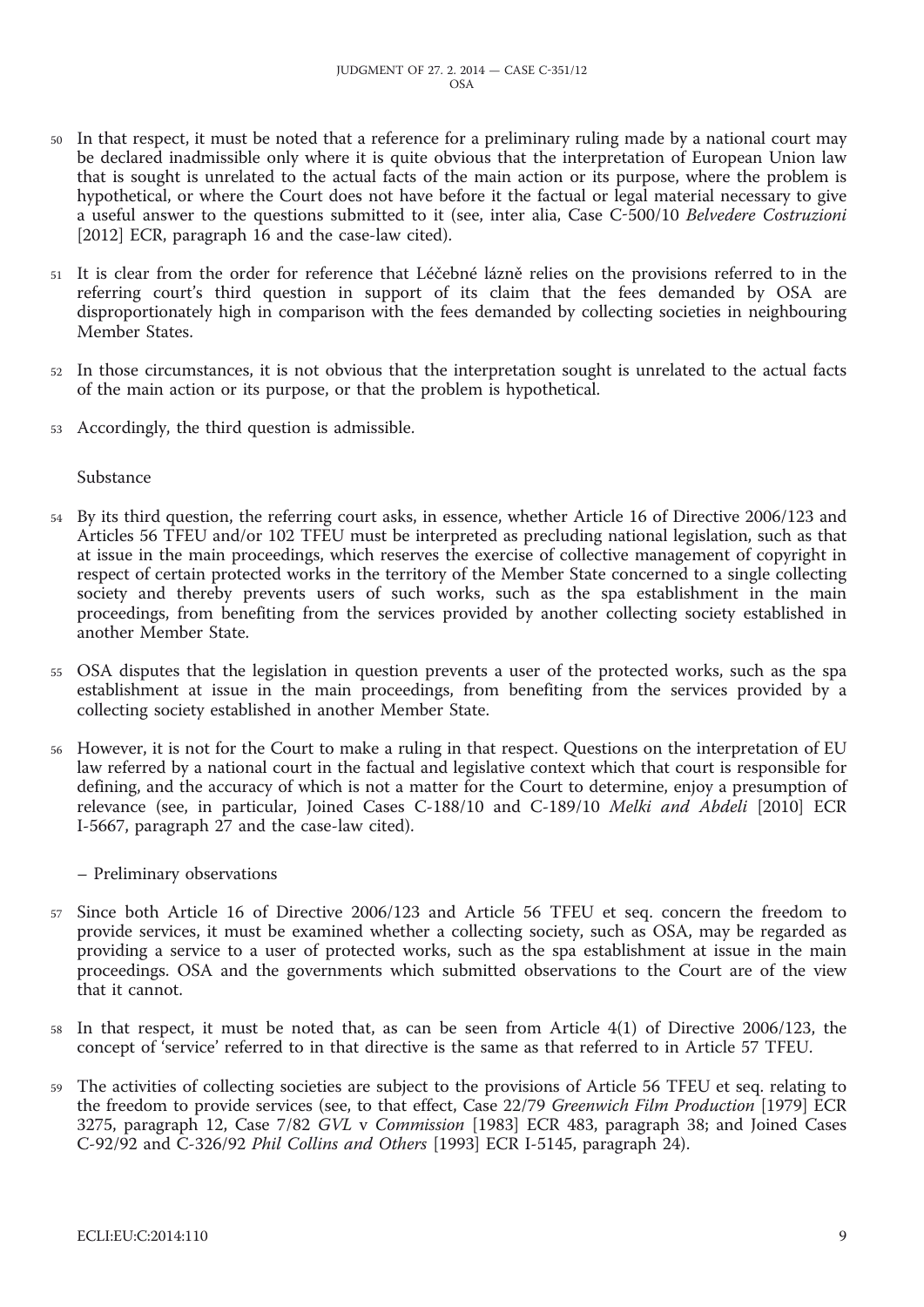- 60 That is the case not only as regards the relationship between a collecting society and a copyright holder, as can be seen from the case-law cited in the above paragraph, but also as regards the relationship between a collecting society, such as OSA, and a user of protected works, such as the spa establishment at issue in the main proceedings.
- 61 Such a collecting society facilitates the acquisition, by that user, of an authorisation for the use of protected works and the payment of fees owed to the copyright holders, with the result that it must be regarded as also providing a service to that user.
- 62 Furthermore, as the Commission rightly points out, it is of little importance, in that regard, whether it is the copyright holder or the user of the protected works which pays for that service. Article 57 TFEU does not require that the service provided be paid for by those who benefit from it (Case 352/85 *Bond van Adverteerders and Others* [1988] ECR 2085, paragraph 16).
- 63 It follows that a collecting society, such as OSA, must be regarded as providing a 'service' within the meaning of both Article 4(1) of Directive 2006/123 and Article 57 TFEU to the users of protected works, such as the spa establishment at issue in the main proceedings.

– The interpretation of Article 16 of Directive 2006/123

- 64 As regards the question whether Article 16 of Directive 2006/123 applies to such a service, it must be observed, first of all, that under Article 17(11) of that directive, Article 16 does not apply to copyright and to neighbouring rights.
- 65 As the Advocate General pointed out in point 64 of her Opinion, since only services can be excluded from the application of Article 16 of Directive 2006/123, Article 17(11) of that directive must be interpreted as excluding the service relating to copyright referred to in paragraph 63 of the present judgment from the scope of Article 16.
- 66 It follows that, since Article 16 of Directive 2006/123 is inapplicable, it does not preclude legislation such as that at issue in the main proceedings.

– The interpretation of Article 56 TFEU

- 67 As can be seen from the order for reference, legislation such as that at issue in the main proceedings is liable to prevent a spa establishment, such as that at issue in the main proceedings, from benefiting, as a user of protected works, from the services of a collecting society established in another Member State.
- Since such a service is of a cross-border nature, Article 56 TFEU is applicable to it (see, to that effect, *Bond van Adverteerders and Others*, paragraph 15).
- 69 Moreover, legislation such as that at issue in the main proceedings, prohibiting, in practice, the provision of such a service, constitutes a restriction on the freedom to provide services (see, to that effect, *Football Association Premier League and Others*, paragraph 85).
- 70 That restriction cannot be justified unless it serves overriding reasons in the public interest, is suitable for securing the attainment of the public interest objective which it pursues and does not go beyond what is necessary in order to attain it (see, inter alia, *Football Association Premier League and Others*, paragraph 93).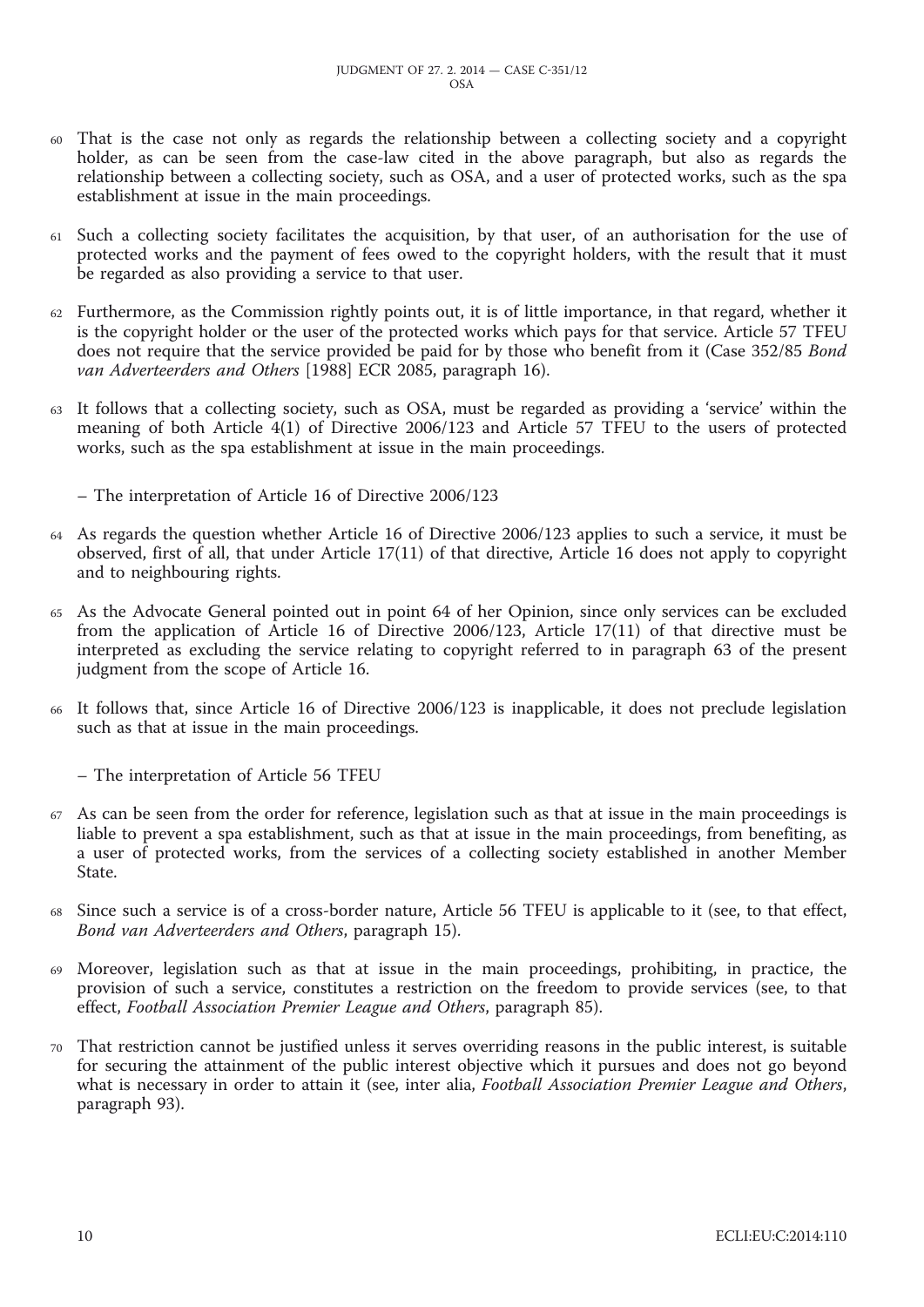- 71 As OSA, the governments which submitted observations to the Court, and the Commission rightly point out, the protection of intellectual property rights constitutes such an overriding reason in the public interest (see, to that effect, *Football Association Premier League and Others*, paragraph 94 and the case-law cited).
- 72 Furthermore, legislation such as that at issue in the main proceedings which grants a collecting society, such as OSA, a monopoly over the management of copyright in relation to a category of protected works in the territory of the Member State concerned – must be considered as suitable for protecting intellectual property rights, since it is liable to allow the effective management of those rights and an effective supervision of their respect in that territory.
- 73 As regards the question whether such legislation goes beyond what is necessary in order to attain the objective of protecting intellectual property rights, it must be pointed out that, as can be seen from the observations submitted to the Court, legislation such as that at issue in the main proceedings forms part of a context of territory-based copyright protection, which also encompasses reciprocal representation agreements.
- 74 By those agreements, concluded between collecting societies, the societies confer on each other the right to grant, within the territory for which they are responsible, the requisite authorisations for any public performance of protected works of members of the other societies and to subject those authorisations to certain conditions, in conformity with the laws applicable in the territory in question (see, to that effect, Case 395/87 *Tournier* [1989] ECR 2521, paragraph 17, and Joined Cases 110/88, 241/88 and 242/88 *Lucazeau and Others* [1989] ECR 2811, paragraph 11).
- 75 In that respect, the Court has held that reciprocal representation agreements between the collecting societies are intended, inter alia, to enable those societies to rely, for the protection of their repertoires in another State, on the organisation established by the collecting society operating there, without being obliged to add to that organisation their own network of contracts with users and their own local monitoring arrangements (see, to that effect, *Tournier*, paragraph 19, and *Lucazeau and Others*, paragraph 13).
- 76 The observations submitted to the Court have not shown, as regards a communication such as that at issue in the main proceedings, that – as European Union Law stands at present – there is another method allowing the same level of copyright protection as the territory-based protection and thus territory-based supervision of those rights, a method of which legislation such as that at issue in the main proceedings forms a part.
- 77 Moreover, the debate before the Court has shown that in circumstances such as those at issue in the main proceedings – to allow a user of protected works to obtain authorisation for the use of those works and pay fees due through any collecting society established in the European Union would, as European Union law stands at present, give rise to significant monitoring problems relating to the use of those works and the payment of the fees due.
- 78 In those circumstances, it cannot be found that legislation such as that at issue in the main proceedings, because it prevents a user of the protected works – such as the spa establishment at issue in the main proceedings – from benefiting from the services provided by a collecting society established in another Member State, goes beyond what is necessary in order to attain the objective of protecting intellectual property rights.
- 79 In the light of the foregoing, Article 56 TFEU must be interpreted as not precluding such legislation.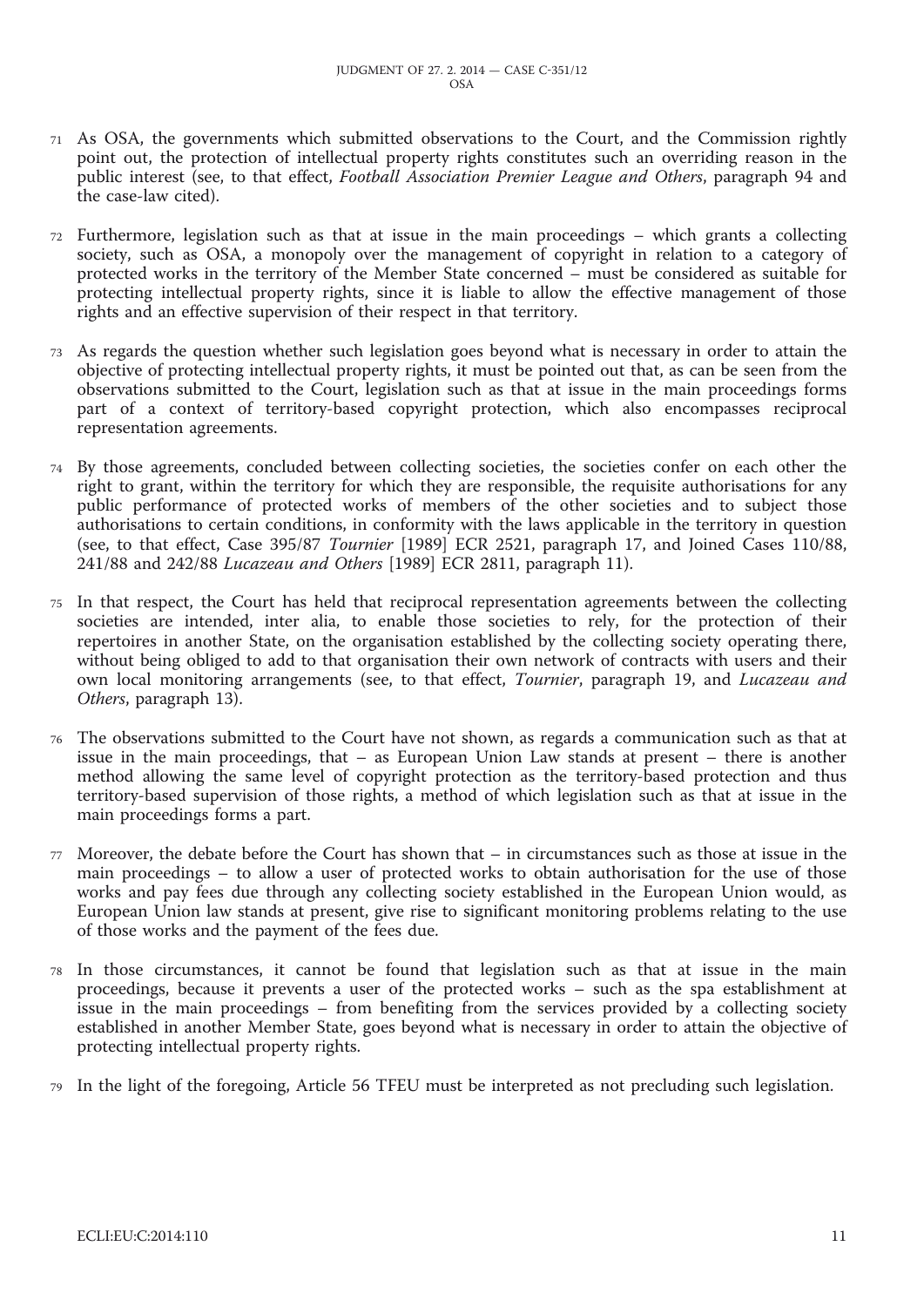– The interpretation of Article 102 TFEU

- As a preliminary, it must be pointed out, in the first place, that a collecting society, such as OSA, is an undertaking to which Article 102 TFEU applies (see, to that effect, Case 127/73 *BRT and Société belge des auteurs, compositeurs et éditeurs* [1974] ECR 313, paragraphs 6 and 7, '*BRT II*').
- 81 In the second place, Article 106(2) TFEU, which contains specific rules which apply to, inter alia, undertakings entrusted with the operation of services of general economic interest, does not preclude the application of Article 102 TFEU to a collecting society such as OSA. Such a collecting society, to which the State has not assigned any task and which manages private interests, even though it is a case of intellectual property rights protected by law, does not fall within the scope of Article 106(2) TFEU (see, to that effect, *BRT II*, paragraph 23, and *GVL* v *Commission*, paragraph 32).
- 82 However, legislation such as that at issue in the main proceedings is liable to fall within the scope of Article 106(1) TFEU. That legislation grants exclusive rights to a collecting society such as OSA as regards the management of copyright relating to a certain category of works in the territory of the Member State concerned, thereby preventing other undertakings from exercising the economic activity in question in the same territory (see, to that effect, Case C-475/99 *Ambulanz Glöckner* [2001] ECR I-8089, paragraph 24).
- 83 As regards the interpretation of Article 102 TFEU in such a context, it is settled case-law that the mere creation of a dominant position through the grant of exclusive rights within the meaning of Article 106(1) TFEU is not in itself incompatible with Article 102 TFEU. A Member State will be in breach of the prohibitions laid down by those two provisions only if the undertaking in question, merely by exercising the exclusive rights conferred upon it, is led to abuse its dominant position or where such rights are liable to create a situation in which that undertaking is led to commit such abuses (Case C-437/09 *AG2R Prévoyance* [2011] ECR I-973, paragraph 68 and the case-law cited).
- 84 Therefore, the mere fact that a Member State grants a collecting society, such as OSA, a monopoly over the management of copyright relating to a category of protected works in the territory of that Member State is not, as such, contrary to Article 102 TFEU.
- 85 However, as can be seen from the order for reference, the third question is intended to allow the referring court to rule on the argument, raised by Léčebné lázně in the main proceedings, that the fees demanded by OSA are disproportionately high in comparison to the fees demanded by collecting societies in neighbouring States.
- 86 In that respect, it must be pointed out that a collecting society, such as OSA, which has a monopoly over the management in the territory of a Member State of copyright relating to a category of protected works, has a dominant position in a substantial part of the internal market within the meaning of Article 102 TFEU (see, to that effect, Case C-52/07 *Kanal 5 and TV 4* [2008] ECR I-9275, paragraph 22).
- Where such a collecting society imposes fees for its services which are appreciably higher than those charged in other Member States and where a comparison of the fee levels has been made on a consistent basis, that difference must be regarded as indicative of an abuse of a dominant position within the meaning of Article 102 TFEU. In such a case it is for the collecting society in question to justify the difference by reference to objective dissimilarities between the situation in the Member State concerned and the situation prevailing in all the other Member States (see, to that effect, *Tournier*, paragraph 38, and *Lucazeau and Others*, point 25).
- 88 Likewise, such an abuse might lie in the imposition of a price which is excessive in relation to the economic value of the service provided (*Kanal 5 and TV 4*, paragraph 28).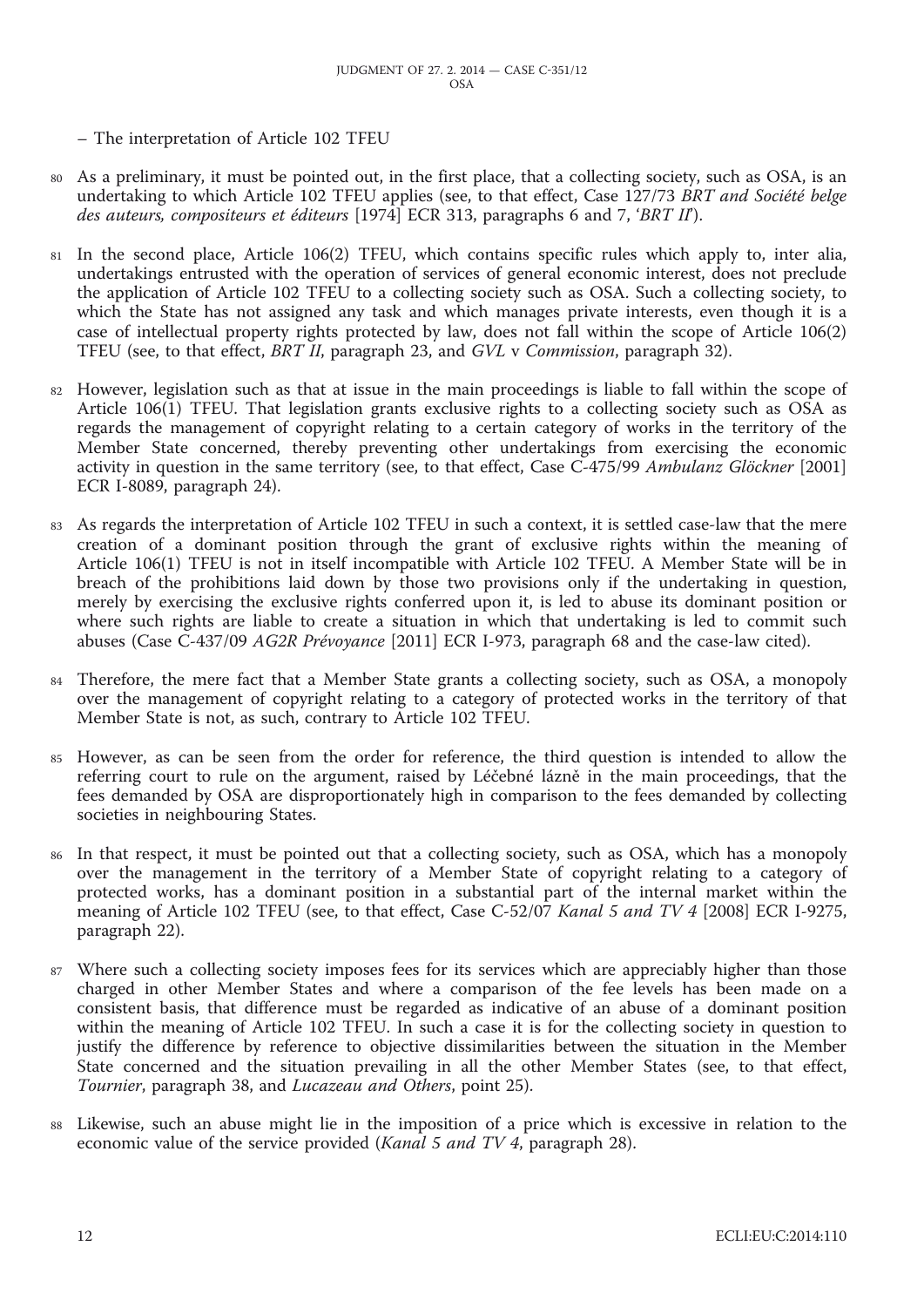- 89 Moreover, if such an abuse were found and if it were attributable to the legislation applicable to that collecting society, that legislation would be contrary to Article 102 TFEU and Article 106(1) TFEU, as is clear from the case-law cited in paragraph 83 above.
- 90 It is for the referring court to examine, if necessary, whether such a situation exists in the case in the main proceedings.
- 91 In the light of all the foregoing, the answer to the third question is that Article 16 of Directive 2006/123, and Articles 56 TFEU and 102 TFEU must be interpreted as not precluding national legislation, such as that at issue in the main proceedings, which reserves the exercise of collective management of copyright in respect of certain protected works in the territory of the Member State concerned to a single collecting society and thereby prevents users of such works, such as the spa establishment in the main proceedings, from benefiting from the services provided by another collecting society established in another Member State.
- 92 However, Article 102 TFEU must be interpreted as meaning that the imposition by the collecting society of fees for its services which are appreciably higher than those charged in other Member States (a comparison of the fee levels having been made on a consistent basis) or the imposition of a price which is excessive in relation to the economic value of the service provided are indicative of an abuse of a dominant position.

#### **Costs**

Since these proceedings are, for the parties to the main proceedings, a step in the action pending before the national court, the decision on costs is a matter for that court. Costs incurred in submitting observations to the Court, other than the costs of those parties, are not recoverable.

On those grounds, the Court (Fourth Chamber) hereby rules:

- **1. Article 3(1) of Directive 2001/29/EC of the European Parliament and of the Council of 22 May 2001 on the harmonisation of certain aspects of copyright and related rights in the information society must be interpreted as precluding national legislation which excludes the right of authors to authorise or prohibit the communication of their works, by a spa establishment which is a business, through the intentional distribution of a signal by means of television or radio sets in the bedrooms of the establishment's patients. Article 5(2)(e), (3)(b) and (5) of that directive is not such as to affect that interpretation.**
- **2. Article 3(1) of Directive 2001/29 must be interpreted as meaning that it cannot be relied on by a copyright collecting society in a dispute between individuals for the purpose of setting aside national legislation contrary to that provision. However, the national court hearing such a case is required to interpret that legislation, so far as possible, in the light of the wording and purpose of the directive in order to achieve an outcome consistent with the objective pursued by the directive.**
- **3. Article 16 of Directive 2006/123/EC of the European Parliament and of the Council of 12 December 2006 on services in the internal market, and Articles 56 TFEU and 102 TFEU must be interpreted as not precluding national legislation, such as that at issue in the main proceedings, which reserves the exercise of collective management of copyright in respect of certain protected works in the territory of the Member State concerned to a single copyright collecting society and thereby prevents users of such works, such as the spa establishment in the main proceedings, from benefiting from the services provided by another collecting society established in another Member State.**